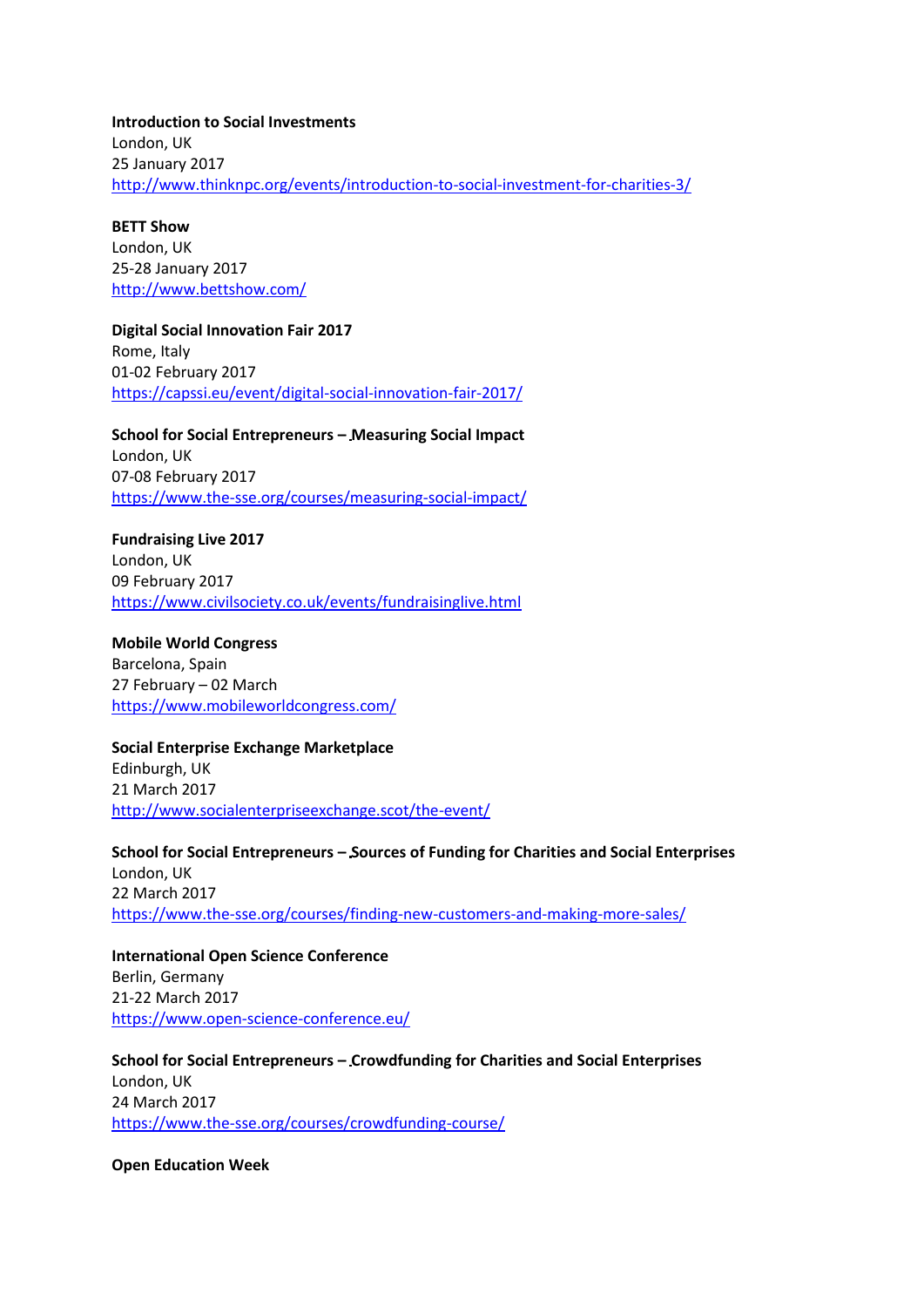Global (online) 27-31 March 2017 <https://www.openeducationweek.org/>

**Building a measurement framework: an introduction for charities** 28 March 2017 London, UK [http://www.thinknpc.org/events/building-a-measurement-framework-an-introduction-for-social](http://www.thinknpc.org/events/building-a-measurement-framework-an-introduction-for-social-enterprises/)[enterprises/](http://www.thinknpc.org/events/building-a-measurement-framework-an-introduction-for-social-enterprises/)

**AltFi Europe Summit 2017** London, UK 30 March 2017 [http://www.altfi.com/events/europe\\_summit\\_2017](http://www.altfi.com/events/europe_summit_2017)

**OER17 Conference** London, UK 05-06 April 2017 <https://oer17.oerconf.org/>

**New Economy & Social Innovation (NESI) Global Forum 2017** Malaga, Spain 19-22 April 2017

<http://neweconomyforum.org/>

**UPRISE Festival** Amsterdam, Netherlands 20 April 2017 <http://uprisefestival.co/>

**Digital Enterprise Show 2017** Madrid, Spain 23-25 May 2017 <https://www.des-madrid.com/>

**London Technology Week**  12-16 June 2017 <http://londontechweek.com/>

**8th International workshop on cooperative finance and sustainable development** Trento, Italy 15-16 June 2017 [http://www.euricse.eu/8th-international-workshop-on-cooperative-finance-and-sustainable](http://www.euricse.eu/8th-international-workshop-on-cooperative-finance-and-sustainable-development-call-for-papers/)[development-call-for-papers/](http://www.euricse.eu/8th-international-workshop-on-cooperative-finance-and-sustainable-development-call-for-papers/)

**6th EMES International Research Conference on Social Enterprise** Louvain-la-Neuve, Belgium 03-06 July 2017 <http://emes.net/events/conferences/6th-emes-international-research-conference-social-enterprise/>

**Computing 2017**